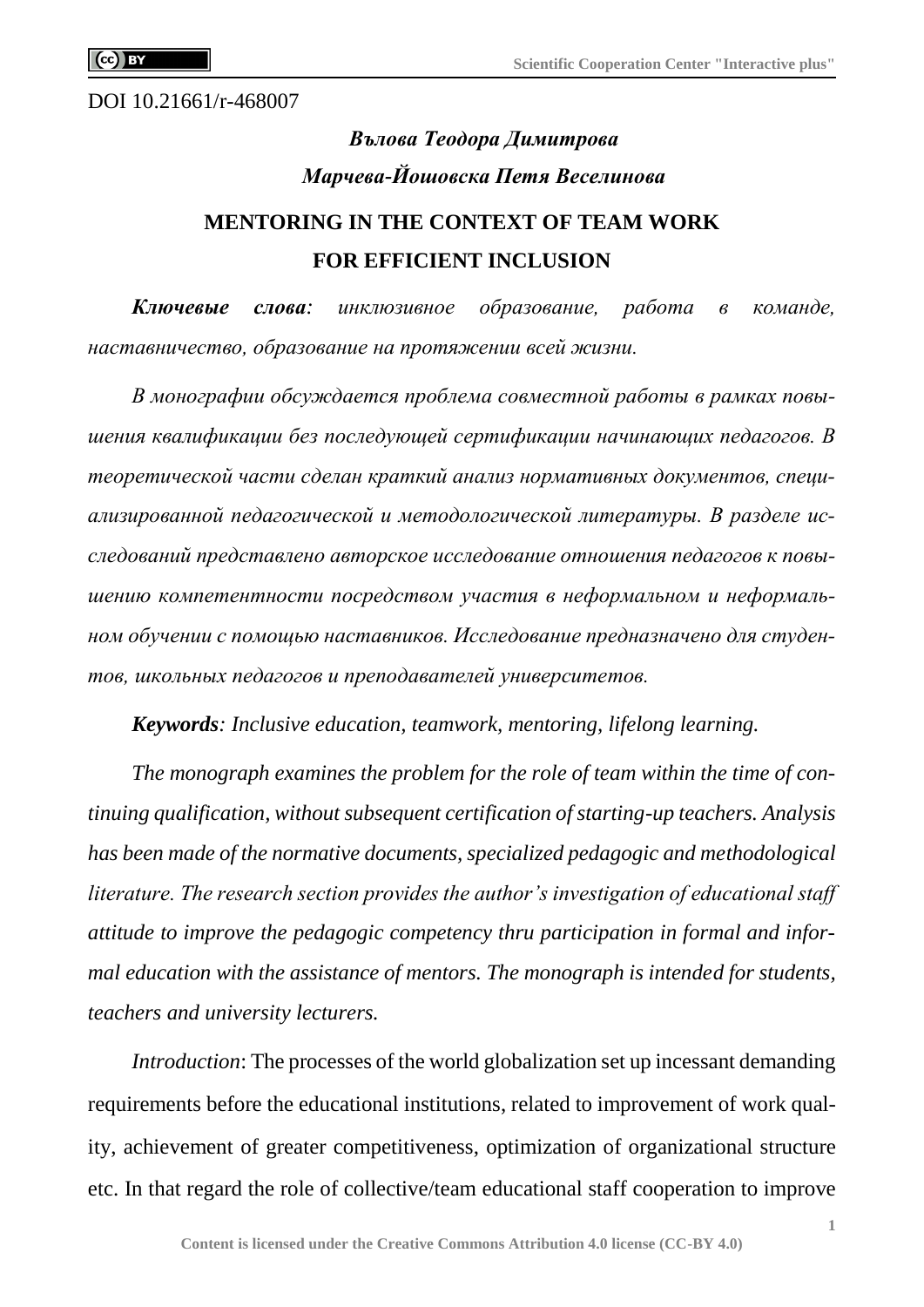the organizational efficiency is acknowledged on all educational levels. The need for *team work* is conditional of the necessity to plan and coordinate the activities of pedagogical and non-pedagogical specialists in inclusive education in order to unite the separate activities and achieve synergy effect.

## *Set-up of the problem*

Starting point – with regard to the investigated issue the main point is that on the stage of practical preparation to implement the complex and multi-functional pedagogic activity in the process of integration and support, the crucial role is the responsibility of the mentor. According to T. Valova, «when refer to the role of mentor, we should emphasize that he/she is a model for others to follow, teaching, supporting, counseling and approach to less experienced internship in order to encourage his/her professional improvement». Transfer of skills (in compliance to needs) to pedagogic ability, that is – professional competency, according to the author, is to be achieved by mentoring, that «flows as a process of interaction among mentor and mentored, the mentor having personal superiority in given subject field and exercise qualified and professional impact on thinking, behavior and actions of mentored» [1, p. 1213].

That gives grounds to team to characterize the mentoring: *not formal and/or formal* (defined on the type of study); *continuing education /training* (defined on the type ofstudy and obtaining, expanding and improvement of professional qualification) upon completed preliminary educational level or type of education.

According to I. A. Coetzer, Continuing Professional Development (CPD) refers to any activities aimed at enhancing the knowledge and skills of teachers by means of orientation, training and support [4, p. 78]. For the purposes of this study the authors accept the thesis, that to implement the plans for professional development of *educational staff* in order to overcome the shortage of qualified personnel, educational institutions should provide information, time and support for continuing qualification on work place. The specialists also should take responsibility for their own achievements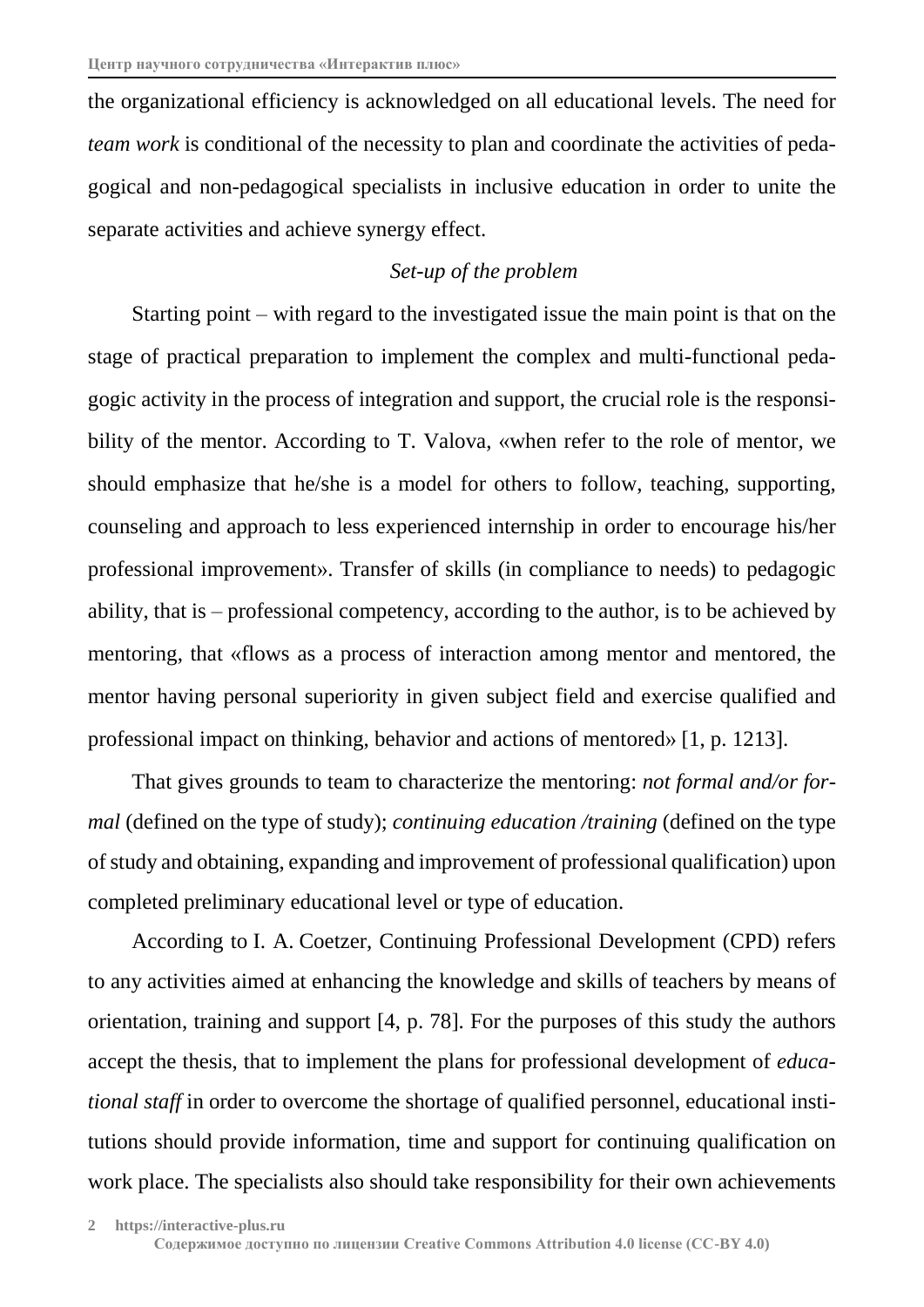and additional qualifications. Despite, being new or established, the educators should organize themselves, improve, share experience and be trained to respond the demands of developing students'audience. As a consequence *on how and if the teachers are ready during their careers to absorb new skills*, that shall help to respond to changing needs of society, depends to greater degree the functioning of school as training community. Thus the implementation of professional progress thru mentoring, exercised in small pedagogic teams (within weekly working hours and in accordance the employment of the staff), secures qualification of the work place [2, p. 289–304].

Considered through the prism of *lifelong learning*, mentoring provides valuable professional experience thru development of already obtained and addition of new key skills. They are regulated in REGULATIONS *№12 dated 01.09.2016 on the statute and professional development of teachers, principals and other pedagogic specialists*. Art. 7. of the Regulations defines the basic functions of the positions «senior teacher» and «major teacher», related to *mentoring*. The following *activities* have been marked: assisting the newly appointed teachers, rendering of methodological support, motivation for professional improvement and career development of more experienced educators as mentors. The conditions for *methodical* and *organizational support* have been regulated in cases of low evaluation as result of attestation; consultation and assistance aimed in career development etc [4, p. 6]. The functions of the experienced educator with regard to newly appointed have been specified, actually to «carry out methodical and organizational support to newly appointed teachers/ educators and/or perform mentor's functions regarding graduate-trainee teachers» [4, p. 87].

Analyzing mentoring in field of andragogy, the team defines it as *modern educational technology and specific methodology for continuous improvement of personal and professional competencies.* In view of practice-applicable aspect we characterized it as *systematic team activity*, used to transfer knowledge from mentor to unskilled educator or specialist.

**3**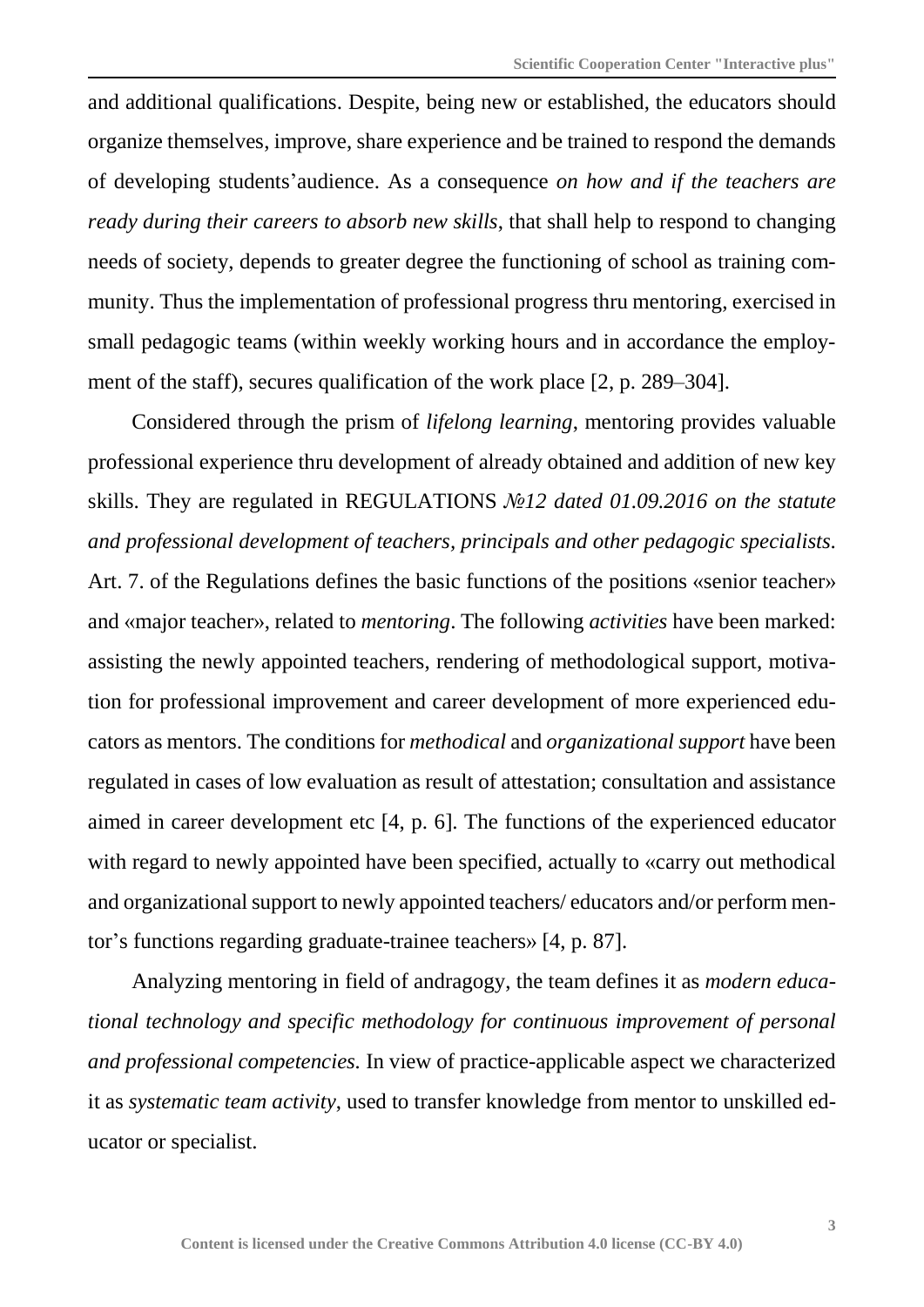Usually, mentoring is performed in *small team*, consisting of experienced professional and new specialists. Team work is a complex of continuous and dynamic (mental and performing) processes of voluntary professional cooperation that turn into improved results of research and solving of specific problem. A crucial moment in those processes is the development of such relations that lead to improvement of knowledge, skills and competencies of team members-the most important resource of the team. In that context mentoring is reviewed as *indivisible part of the team work*. Conditions are created to realize actual support for the educators to implement the *objectives*, *tasks and functions for integrating education in Bulgaria*.

Conforming to the TALIS study, teachers' co-operation implies teachers working together in groups or teams to improve educational processes and outcomes, but such professional collaboration1 is still relatively rare [7]. That directed the team efforts to investigate the attitudes of new educators and specialists for inclusion in educators 'team to realize mentoring.

Accepting the arguments for professional collaboration<sup>1</sup> in the frame of teamwork, visualized by TALIS study, *the major objective* of investigation is to establish and analyze the attitudes of primary school teachers to work in a team.

## *Materials and Methods*

*Contingent* for performance of questionnaire survey are primary school teachers in general secondary education schools from Pleven district.

1. *Methods for theoretic survey*: theoretic analyses of literature sources with regard to investigated issue; content-analysis of international and national programs and normative documents, regulating team work.

2. *Methods for establishment of empiric results*: *sociologic methods –* non standardized author's questionnaire; *mathematic-statistical processing and analyses of survey results* – SPSS 20; *graphic methods* for visual representation of obtained results.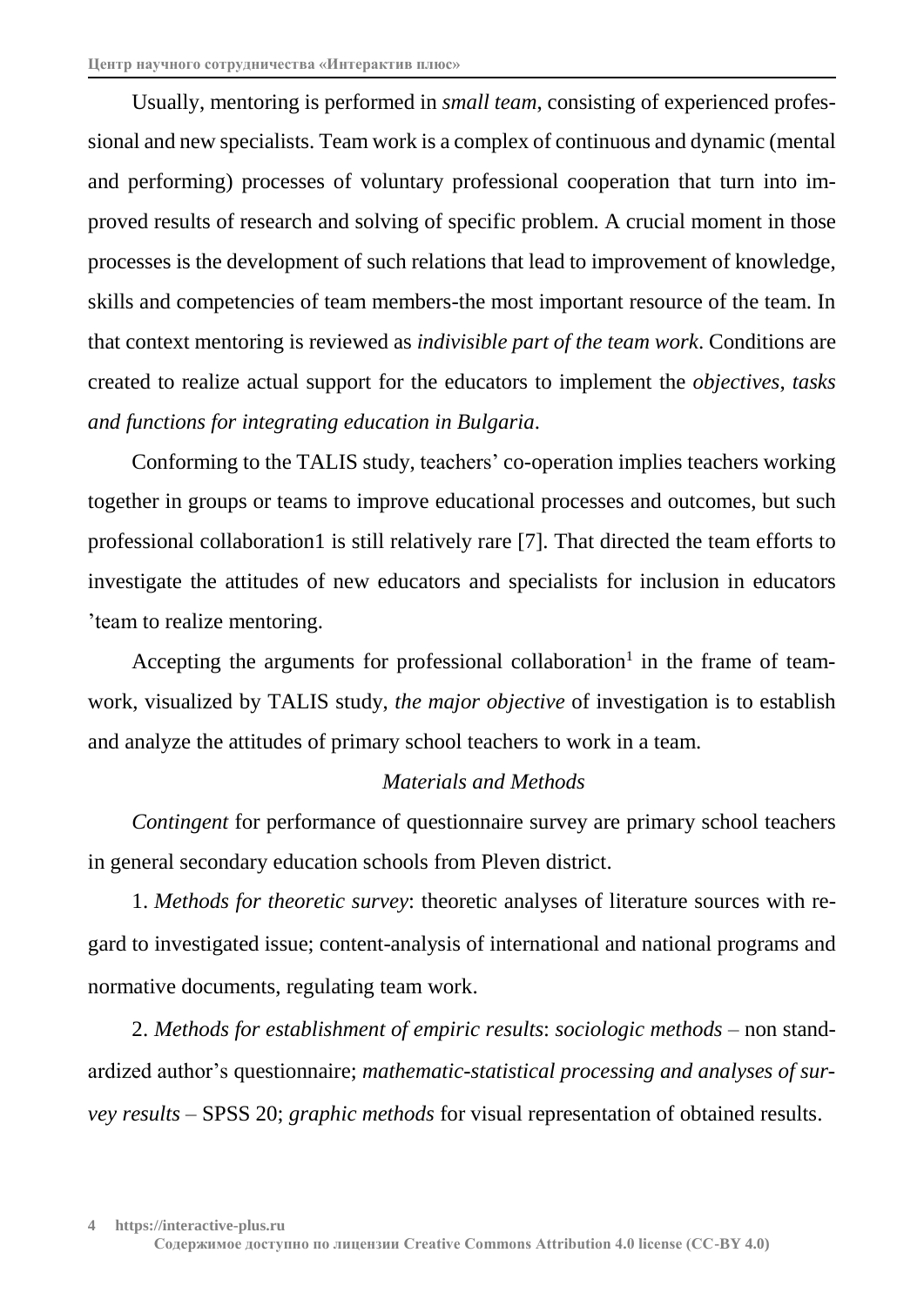## *Demographic profile of interviewed primary school teachers*

Total number of interviewed primary school is 81. Тeachers' observed profile is based on the following control factors: *gender; educational qualification degree; professional qualification.*

After summarizing, without claims of completeness, we present the processed and analyzed results of the conducted survey. It was attended by 66 women constituting 81,5% and 15 men (18,5%) (Figure 1).



Fig. 1. Distribution by sex (in %)

Frequency distribution by sex is visualized on table 1.

Table 1

Frequency distribution of interviewed persons (IP) as per sex

|       |        | Frequency | Percent | Valid Percent | <b>Cumulative Percent</b> |
|-------|--------|-----------|---------|---------------|---------------------------|
|       | Men    |           | 18,5    | 18,5          | 18,5                      |
| Valid | Women  | 66        | 81,5    | 81,5          | 100,0                     |
|       | Total: |           | 100,0   | 100,0         |                           |

Distribution by *sex* shows, that among the interviewed, *women* are predominating. Data show that there is still existing great feminization of the teacher's profession in modern Bulgarian school. As per *educational qualification degree* (*EQD*) the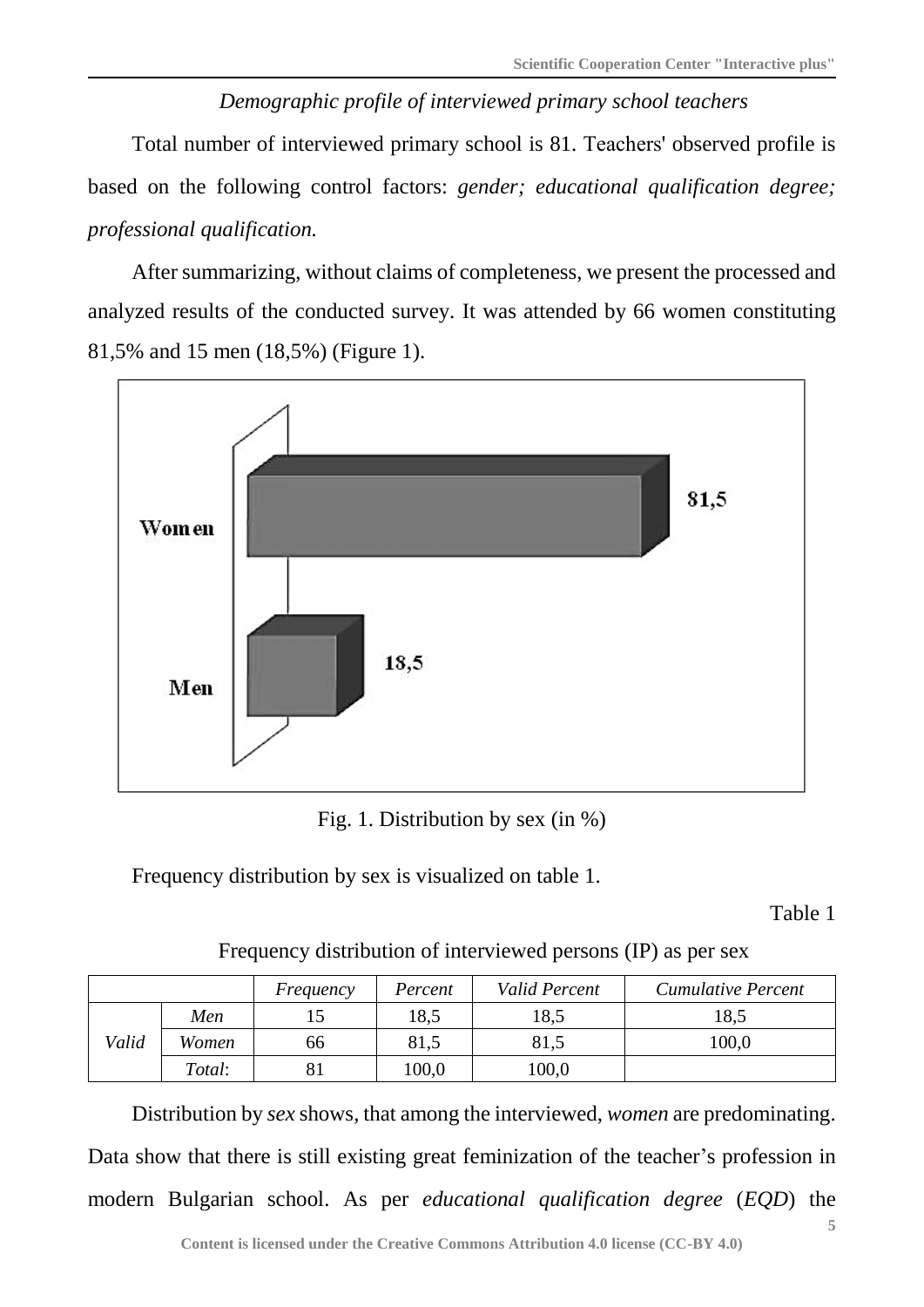distribution isfollow: *the greatest* numbers of the persons have the degree of *«Master»-* 57, whose relative part is 70.4%. It suggests making the conclusion that interviewed persons have required educational attainment and professional experience to provide objective answers. The data are given in table 2.

Table 2

|       |                  | Frequency | Percent | Valid Percent | <b>Cumulative Percent</b> |
|-------|------------------|-----------|---------|---------------|---------------------------|
|       | Profesional      |           |         |               |                           |
|       | <b>Barchelor</b> |           | 11,1    | 11,1          | 11,1                      |
| Valid | <b>Barchelor</b> | 15        | 18,5    | 18,5          | 29,6                      |
|       | <i>Master</i>    | 57        | 70,4    | 70,4          | 100,0                     |
|       | Total:           |           | 100,0   | 100,0         |                           |

Frequency distribution of IP as per educational qualification degree

On *second* place rank the persons with degree *«Bachelor» –* 15, representing 18.5%, and the least is the number of persons with educational attainment *«professional bachelor» –* 9, with relative share of 11.1%.



Fig. 2. Educational qualification degree (in %)

Cited data requires necessity to *search for opportunities to improve educational attainment of teachers in unison with the idea of lifelong study*.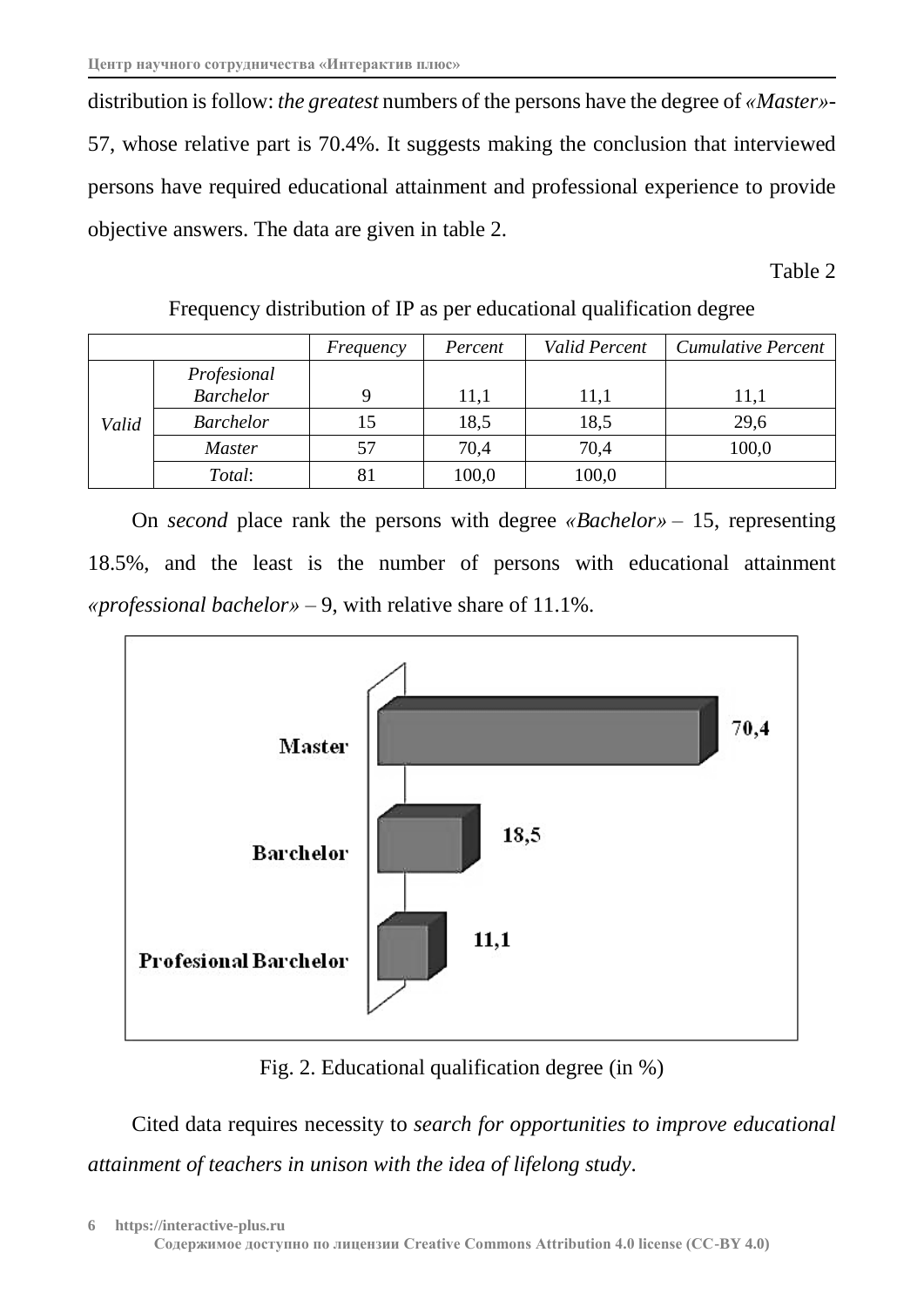## *The survey for the attitudes of the teachers proves that team work should be implemented on initial stage*

*The prevailing* part of interviewed teachers (57, representing 70.4%) *apply team work* in daily routine school activities. The data are visualized in table 3.

Table 3

Frequency distribution of IP as per attitudes of the implementation of team work

|       |                | Frequency | Percent | Valid Percent | <b>Cumulative Percent</b> |
|-------|----------------|-----------|---------|---------------|---------------------------|
|       | Yes            | 57        | 70,4    | 70,4          | 70,4                      |
|       | I can't decide |           | 7,4     | 7,4           | 77,8                      |
| Valid | No             | 18        | 22,2    | 22,2          | 100,0                     |
|       | Total:         |           | 100,0   | 100,0         |                           |

Only 18 of interviewed persons, representing 22.2% – give negative answer.



Fig. 3. Attitudes of the implementation of team work (in %)

The results support the statement that Bulgarian teacher is experiment and apply innovation approaches of pedagogic interaction in his/her work that would lead to *improvement of educational process quality in Bulgarian school*.

## *Self*-*evaluation of the preparation to be used in team work*

*Prevailing* part of interviewed teachers (69, representing 85.2%) share the opinion that they feel *prepared to* use *team work activities* (as summarized in table 4).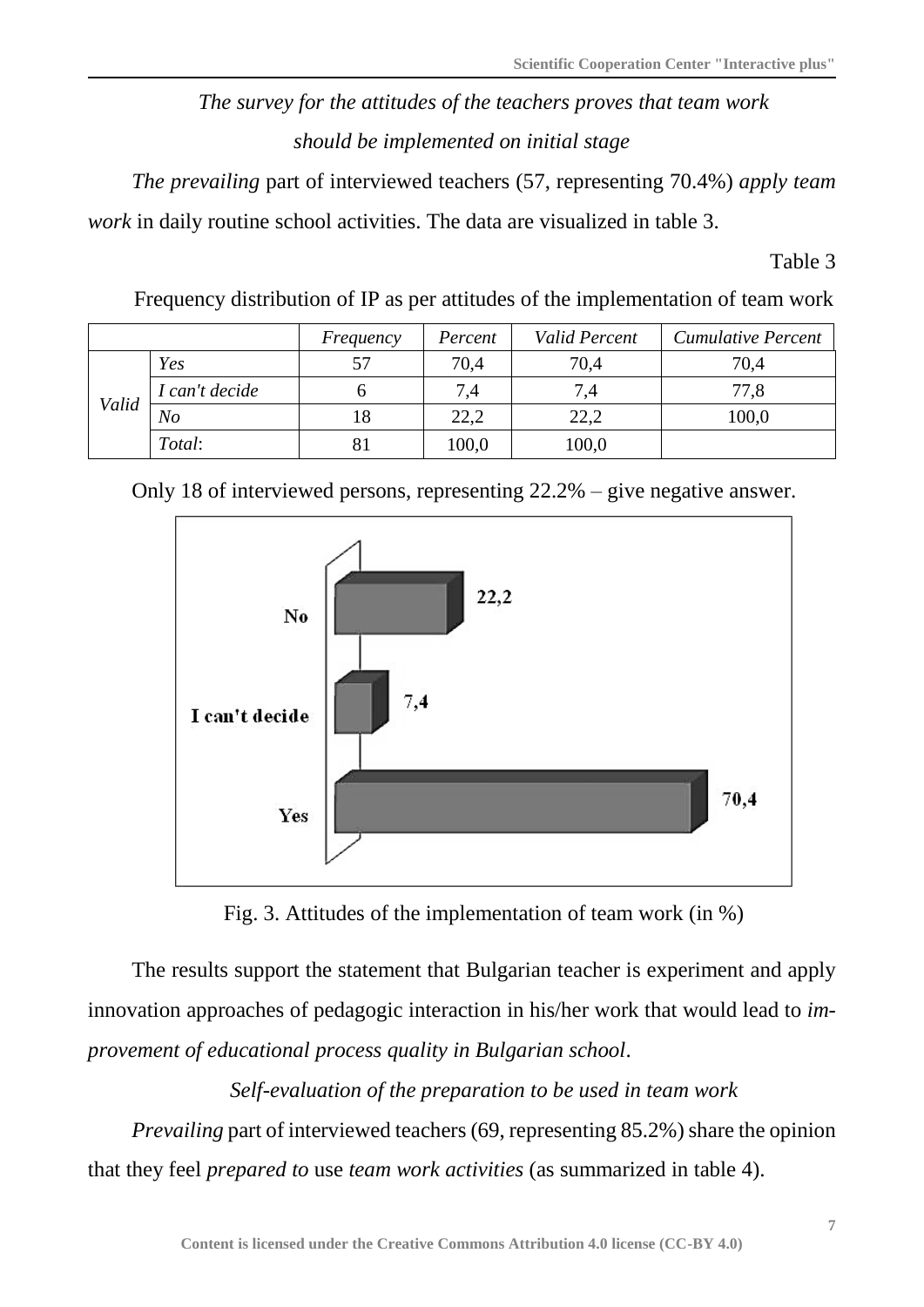*Frequency Percent Valid Percent Cumulative Percent Valid Yes* 1 69 85,2 85,2 85,2 *I* can't decide  $\begin{array}{|c|c|c|c|c|} \hline 6 & 7,4 & 7,4 & \end{array}$  92.6 *No* 100,0 *Total*:  $\begin{array}{|c|c|c|c|} \hline 81 & 100,0 & 100,0 \ \hline \end{array}$ 

Тhe preparation to be used in team work

Insignificant part, only 12 of interviewed persons, with relative share 14.8%, is not confident to apply team work activities.



Fig. 4. Self-evaluation of the preparation to be used in team work (in %)

On the question *«How frequently use team work in teaching hours?» the greatest* number of answers is *«every month».* Those answers give 30 of interviewed persons, representing 37.0%.

Table 5

|       |                       | Frequency | Percent | <b>Valid Percent</b> | Cumulative<br>Percent |
|-------|-----------------------|-----------|---------|----------------------|-----------------------|
|       | Daily                 |           | 11,1    | 11,1                 | 11,1                  |
|       | Weekly                | 27        | 33,3    | 33,3                 | 44,4                  |
| Valid | Monthly               | 30        | 37,0    | 37,0                 | 81,5                  |
|       | Several times a years |           | 7,4     | 7,4                  | 88,9                  |
|       | I can't decide        |           | 11,1    | 11,1                 | 100,0                 |
|       | Total:                | 81        | 100,0   | 100,0                |                       |

## Frequency distribution of IP as per using team work in teaching hours

**8 https://interactive-plus.ru**

**Содержимое доступно по лицензии Creative Commons Attribution 4.0 license (CC-BY 4.0)**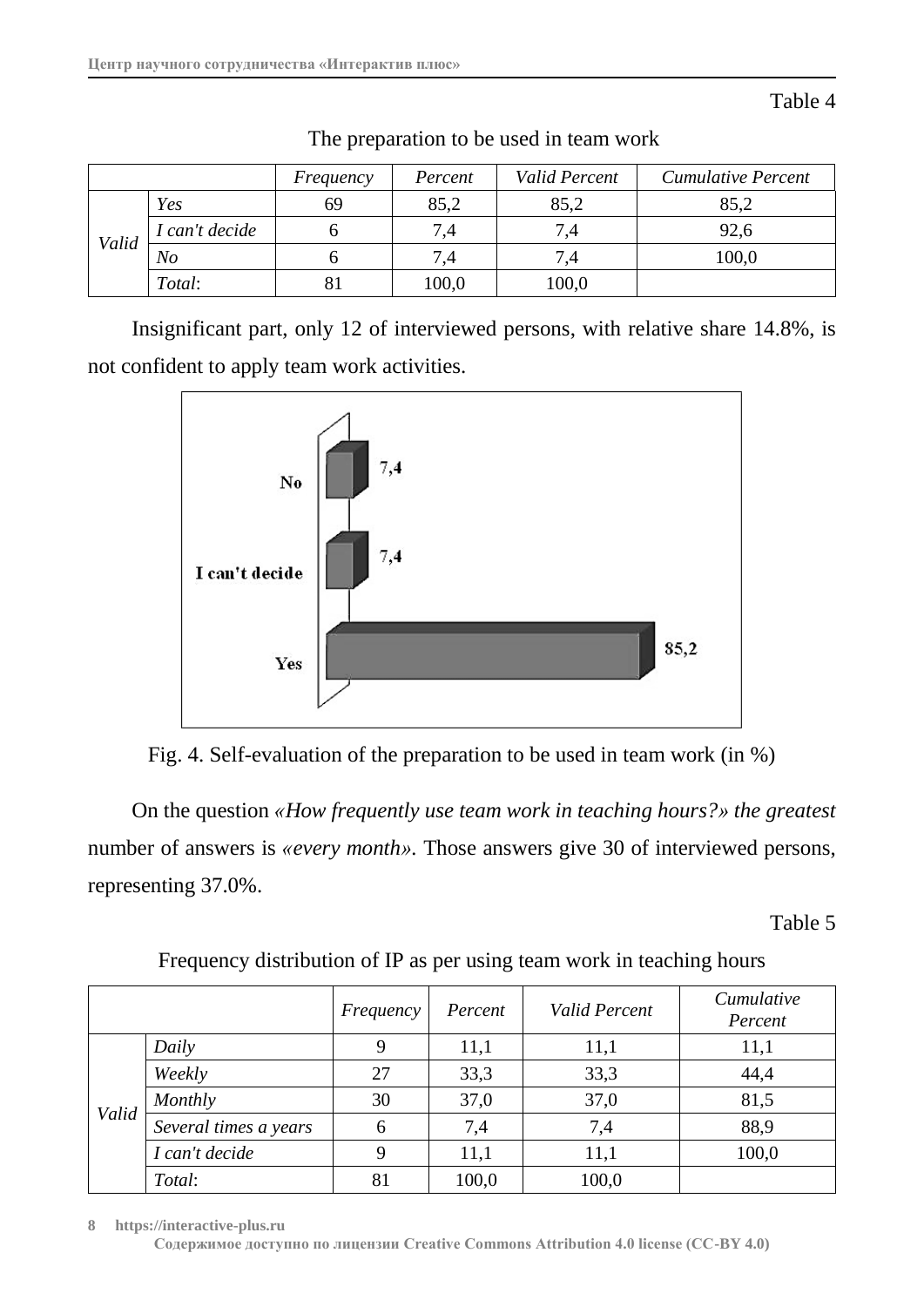Slightly over one third of interviewed parsons have answered that *use* team work *every week* (27 teachers with relative share of 33.3%). *Every day* use only 9 teachers  $(11.1\%)$ , and several times for year – only 6 IP, whose relative share is only 7.4% (fig. 5).



Fig. 5. Frequency of participation (в %)

The information leads to the conclusion that teachers should *search for* options to more frequently apply team work in teaching hours in order to *optimize* educational process on initial stage.

The results show that according interviewed persons team work is most *frequently* applied in Bulgarian language and literature classes. Such answers give 51 teachers, representing 16.67%.

Table 6

| $N_2$ | School discipline                 | Number of teachers<br>responded |
|-------|-----------------------------------|---------------------------------|
| 1.    | Bulgarian language and literature | 51                              |
| 2.    | Mathematics                       | 30                              |
| 3.    | Music                             | 45                              |
| 4.    | Man and Nature                    | 39                              |
| 5.    | Man and Society                   | 39                              |
| 6.    | Nature studies                    | 36                              |
| 7.    | Fine Art                          | 30                              |

## Using of team work in subject disciplines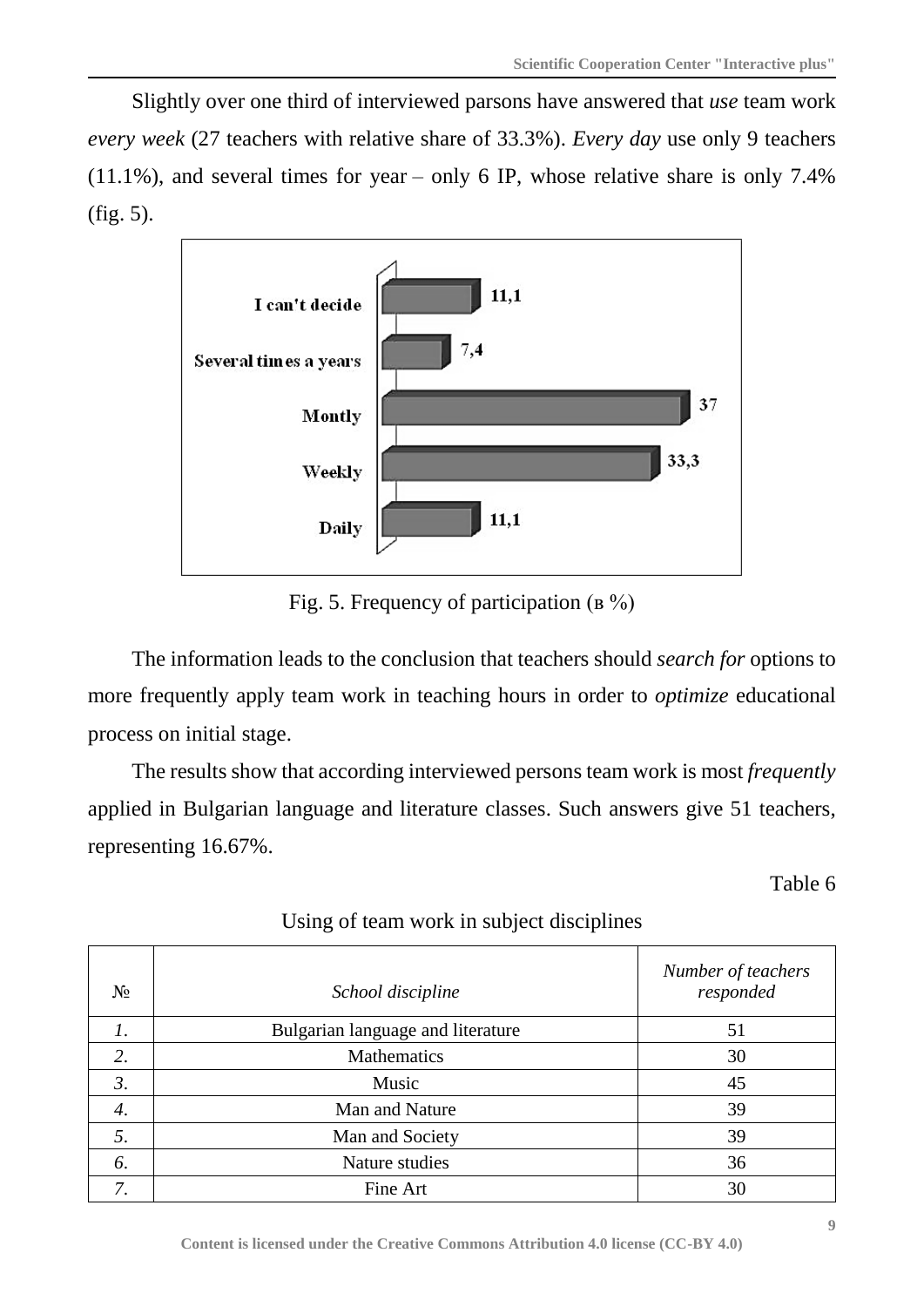| Homeland                        |  |
|---------------------------------|--|
| Technology and entrepreneurship |  |
| Foreign language                |  |
| Physical education and sport    |  |

On second *place*, 45 persons (14.71%) say that use team work in classes of *music*. *Third* position is occupied by subject disciplines *Man and Nature* and *Man and Society*, being used by equal number of teachers 39 (12.75%), and *less* in Surrounding World classes 36 СЗ, relative share 11.76%. On *lowest ranking* 30 teachers (9.80%) show the subjects – *mathematics* and *fine arts*. *Extremely rare* the classes in *foreign language* and *Technologies and Enterpreuning* are used *in* that aspect – barely 9 IP (2.9%).



Fig. 6. Teaching subjects, used to apply team work

*Survey of the primary school teachers experience to apply team work*

Comparatively great part of the interviewed 69 teachers (85.2%) has *experience* in implementing the team work.

Table 7

|       |              | Frequency | Percent              | Valid Percent        | <b>Cumulative Percent</b> |
|-------|--------------|-----------|----------------------|----------------------|---------------------------|
|       | Yes          | 69        | 85,2                 | 85,2                 | 85,2                      |
|       | can't decide |           | $\gamma$ $\pi$<br>◡. | $\gamma$ $\pi$<br>◡• | 88,9                      |
| Valid | No           |           |                      |                      | 0.001                     |
|       | Total:       |           | $100{,}0$            | 100,0                |                           |

Experience of teachers

**10 https://interactive-plus.ru**

**Содержимое доступно по лицензии Creative Commons Attribution 4.0 license (CC-BY 4.0)**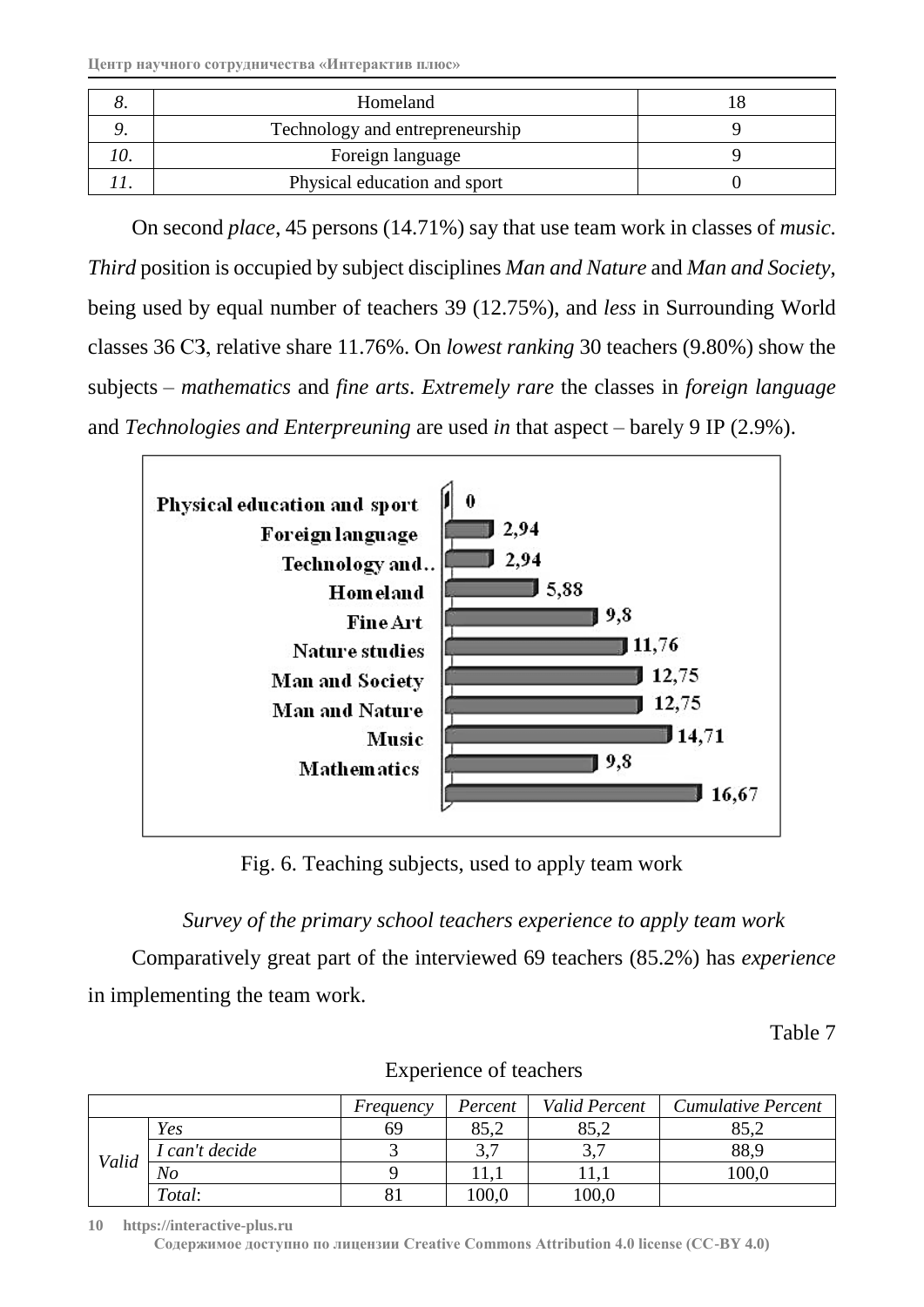Extrenmely *small* part of teachers note that *have not* experience – barely 12 interviewd persons, representing14.8%, share this problem.



*Fig*. *7. Experience of teachers (in %)*

## *Survey of teachers' opinion on manager of the team*

Information show, that according 33% of IP organizer of educators' team is *major teacher*. According one fourth (26%) the team is established by initiative of the Pedagogical *council*, and 20% emphasize that the principal assigns the team. An insignificant part of the interviewed – barely 11%, share that in their school there is not pedagogical/educators'team and almost same percent of interviewed cannot decide.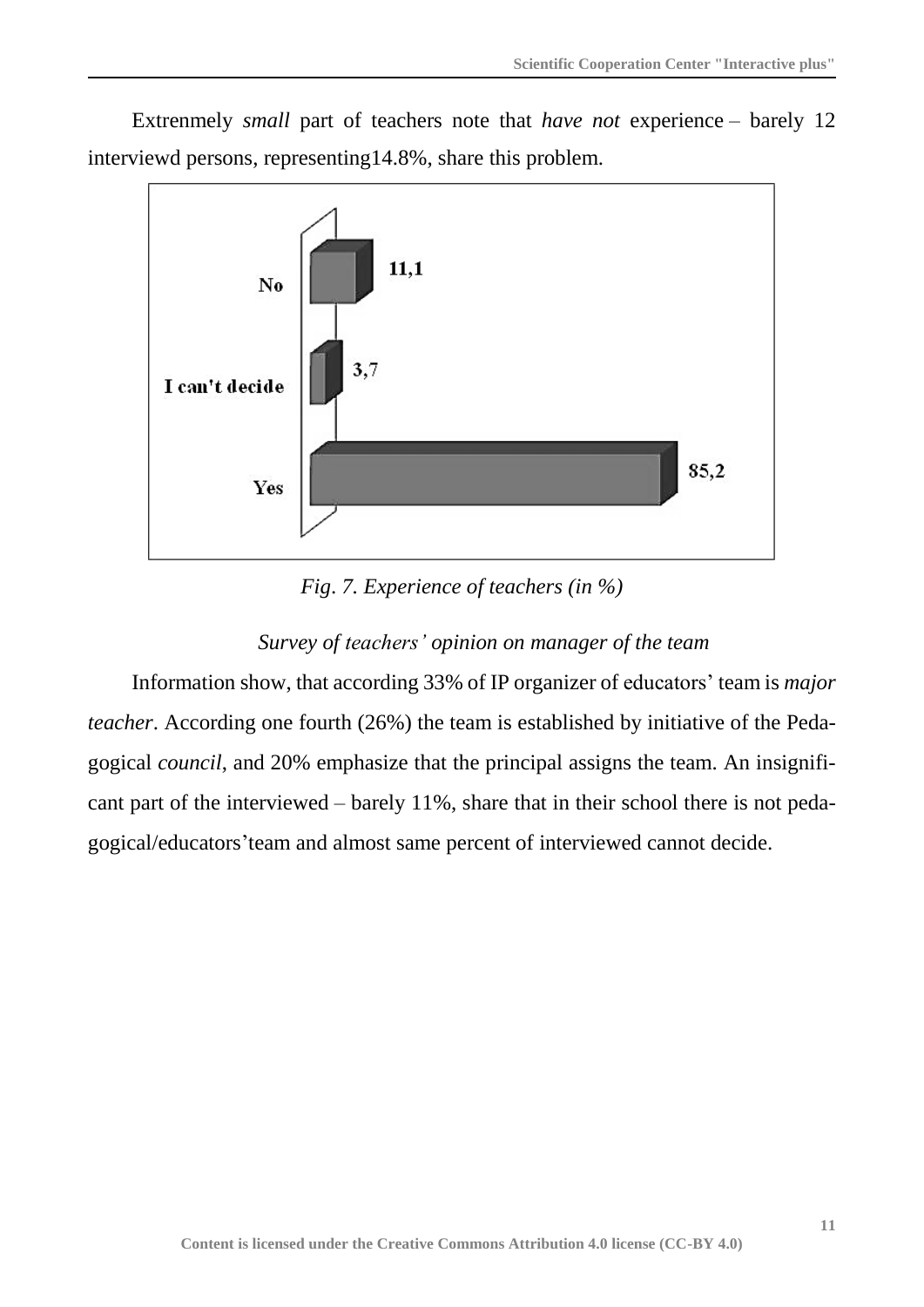

*Fig*. *8*. *Creator of а team (in %)*

*Survey of primary school teachers' readiness for team work*

Almost one third of interviewed teachers (24 IP, representing 30%) point out that have professional competencies and feel *prepared to work in a team* (Т. 8.).

*Table 8*

*Teachers' readiness for teamwork*

|       |                 | Frequency | Percent | <b>Valid Percent</b> | <b>Cumulative Percent</b> |
|-------|-----------------|-----------|---------|----------------------|---------------------------|
|       | Agree           | 24        | 30      | 30                   | 30                        |
| Valid | I can't decide  | 29        | 36      | 36                   | ხხ                        |
|       | <i>Disagree</i> | 28        | 34      | 34                   | 100,0                     |
|       | Total:          | 81        | 100.0   | $100{,}0$            |                           |

Answers that *not feel prepared* or *cannot decide* give almost equal percent of IP, respectively 34% and 36%. The result lead to the conclusion that primary school teachers should participate in appropriate trainings – in that number and mentoring in order to improve the qualification regarding team work.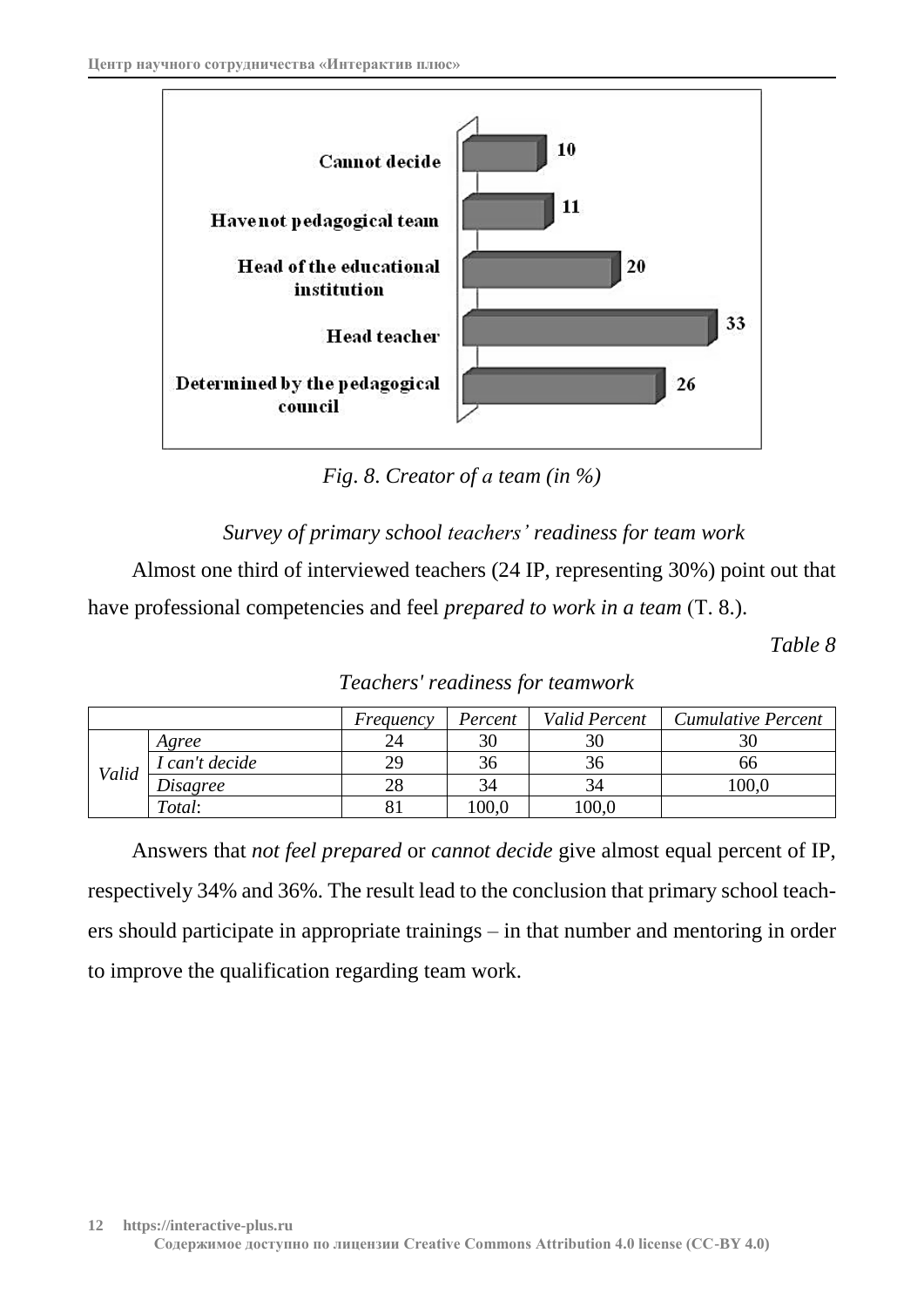

*Fig*. *9*. *Teachers' readiness for teamwork*

*I. Evaluation the frequency of team work implementation in teaching subjects at initial stage.*

1. Prevailing part of IP implement team work in classes of various teaching subjects every *month*, and a little bit more than one third – *every week*. That information gives ground to recommend that teachers should search options to more frequently implement team work in view *optimization* of educational process at initial stage.

2. *There are existing* teaching subjects the educators are applying team work. The first preferences are related to the subjects: *Bulgarian language and literature*, *mathematics and music*. The remaining teaching subjects share almost equal ranking with little difference, so they are preferred in equal degree by teachers. The expression of those needs has national and personal specifics.

*II. Evaluation of teachers'preparation to implement team work.*

The process of improving the professional pedagogic competency is depends on following key factors: institutional; organizational; human; motivational. That gives the grounds the mentoring to be used as qualification format.

Contemporary pedagogical subjects (interviewed primary school teachers) *disclose* their reserves, regarding the restricted implementation of team work at initial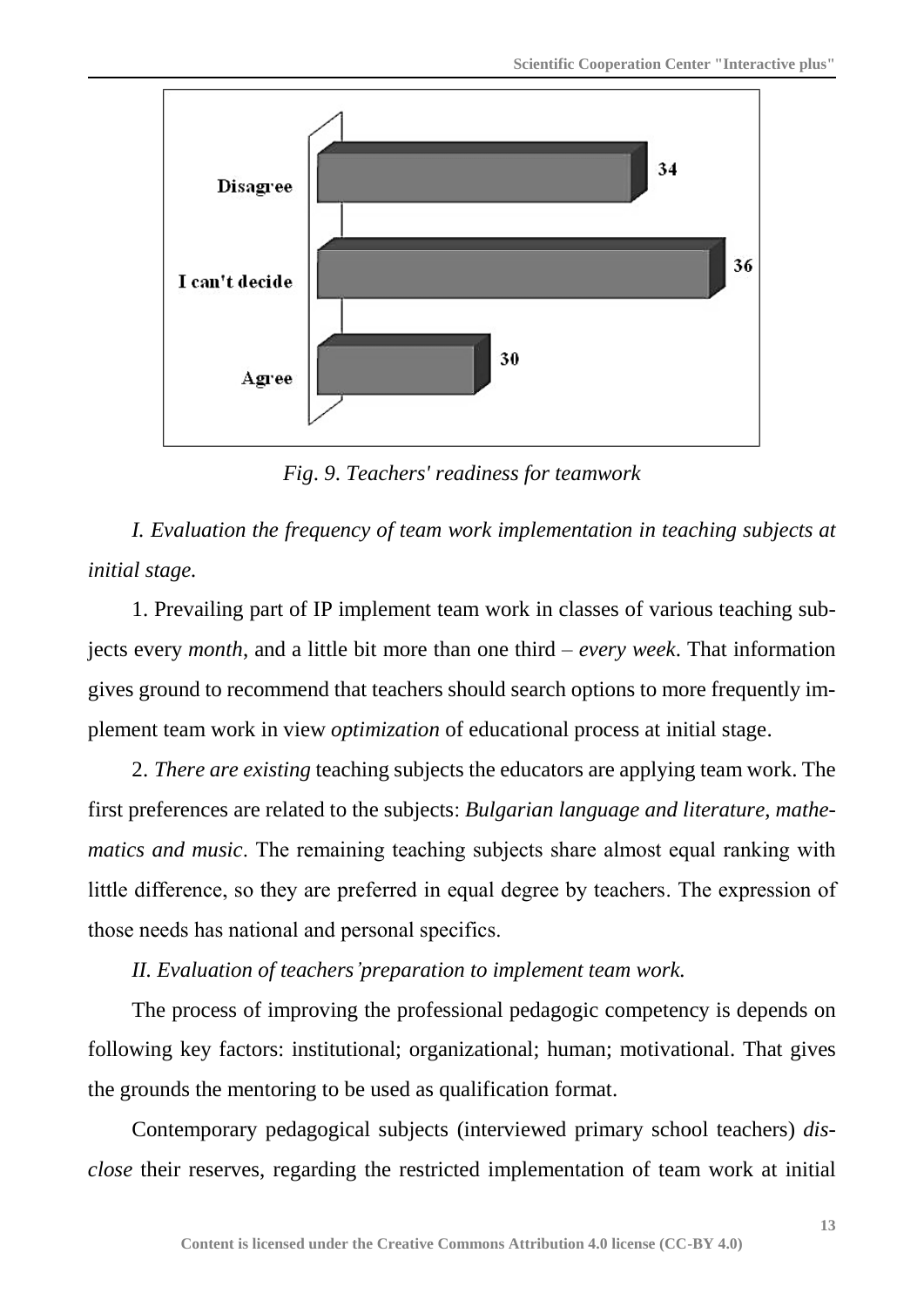stage. That implied the significance of constituting educators' teams for comprehensive pedagogical, physiological and methodological training of starting-up teachers in the profession.

*Trends of the survey*: The global aim of the authors' team is to elaborate *methodological model* for the implementation of mentoring in everyday educational team work. In that sense the cooperation – within the team of mentor and mentoree is aimed to turn into joint training and self-training by sharing of ideas and practices on institutional level thus the educators receive satisfaction and commitment to the overall learning activity.

*Conclusion*: Team work gives new ideas and significance to continuing qualification of educators and specialists, being implemented on work place. The team shall continue the scientific researches on the issues that did not find answers in this monographic work, as well all others that shall emerge on the agenda in the conditions of changing reality in order to find the adequate solution.

#### *References*

1. Valova T. The Future Teachers and the «Students' Practices» Project // Pedagogy. Bulgarian journal of educational research and practice.  $-2015. - NQ9. -$ P. 1213.

2. Вълова Т. Предизвикателства и възможности за продължаващо професионално развитие в учителски мрежи / Т. Вълова, Р. Димкова // В: Сборник доклади от Научен форум «Традиции и иновации в образованието». – София: ДИУУ. – 2014. – С. 289–304.

3. Марчева П. Концепцията на приобщаващото образование // Сп. Педагогически алманах. – Велико Търново: Университетско издателство «Св. Св. Кирил и Методий», 2016. – №1. – С. 41–49.

4. НАРЕДБА №12 от 01.09.2016 г. за статута и професионалното развитие на учителите, директорите и другите педагогически специалисти [Электронный ресурс]. — — Режим Режим доступа: